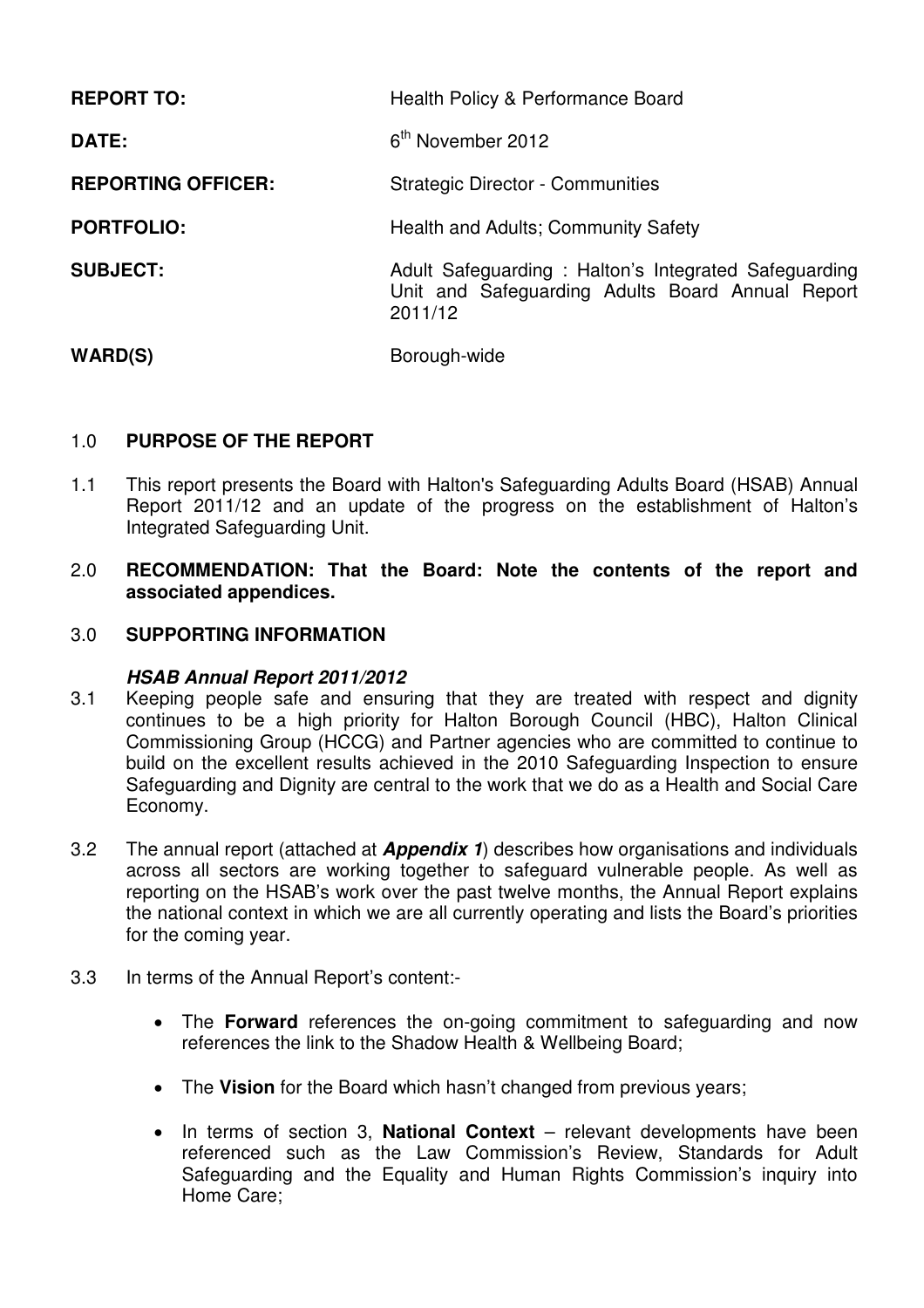- The **Structure and Reporting Arrangements** section now incorporates recent changes in the reporting structure and also references the new Integrated Adult's Safeguarding Unit and its role;
- The **Outcomes Section** references the new national outcomes frameworks and a handful of case studies;
- The **Board Priorities** reflect the priorities agreed by the Board for 2012/13 as part of its work plan;
- Section 7 outlines the **Safeguarding Data** available from both the Local Authority and Public Protection Unit;
- The **Key Developments and Local Activity** section has been developed with input from Partner agencies.
- The next 6 sections of the report concerned with :
	- o Learning & Development
	- o Publicity and Communications
	- o Quality and Performance
	- o Policies and Procedures
	- o Practitioners Network
	- o Safer Workforce

All focus on the activity around the various sub groups.

### **Integrated Safeguarding Unit**

- 3.4 On  $1<sup>st</sup>$  April 2012, HBC and the HCCG established, initially as a 12 month pilot, a new Integrated Safeguarding Unit (ISU). It was agreed that financial support for the unit of £284,596 per annum was to be split 50:50 between the two organisations. A previous report was presented to the Board on 29<sup>th</sup> May 2012 regarding the establishment of the Unit.
- 3.5 The team, which is based at John Briggs House, Widnes, has a good skill mix and knowledge base to ensure they are effective at delivering on a multi-disciplinary basis. In leading on safeguarding across the Health and Social Care economy, the team have been dealing with cases which have a complex safeguarding element to them.
- 3.6 The ISU have completed one major investigation since their establishment which, in terms of their role, was very successful. The investigation involved four separate safeguarding referrals that had been received from different sources in connection with a care home in Widnes. Initially, these were investigated by individual social workers from the Initial Assessment Team and Complex Care Team in Widnes. The social worker involved in the final of the four referrals recognised similar issues with the cases and raised concerns with the Principal Manager of the ISU.
- 3.7 As a multi-disciplinary team, the ISU were able to investigate the cases in an integrated way, using the skill mix of the new team. The ISU investigated these four complex cases and identified the following similar issues with all cases: neglect; pressure sores; and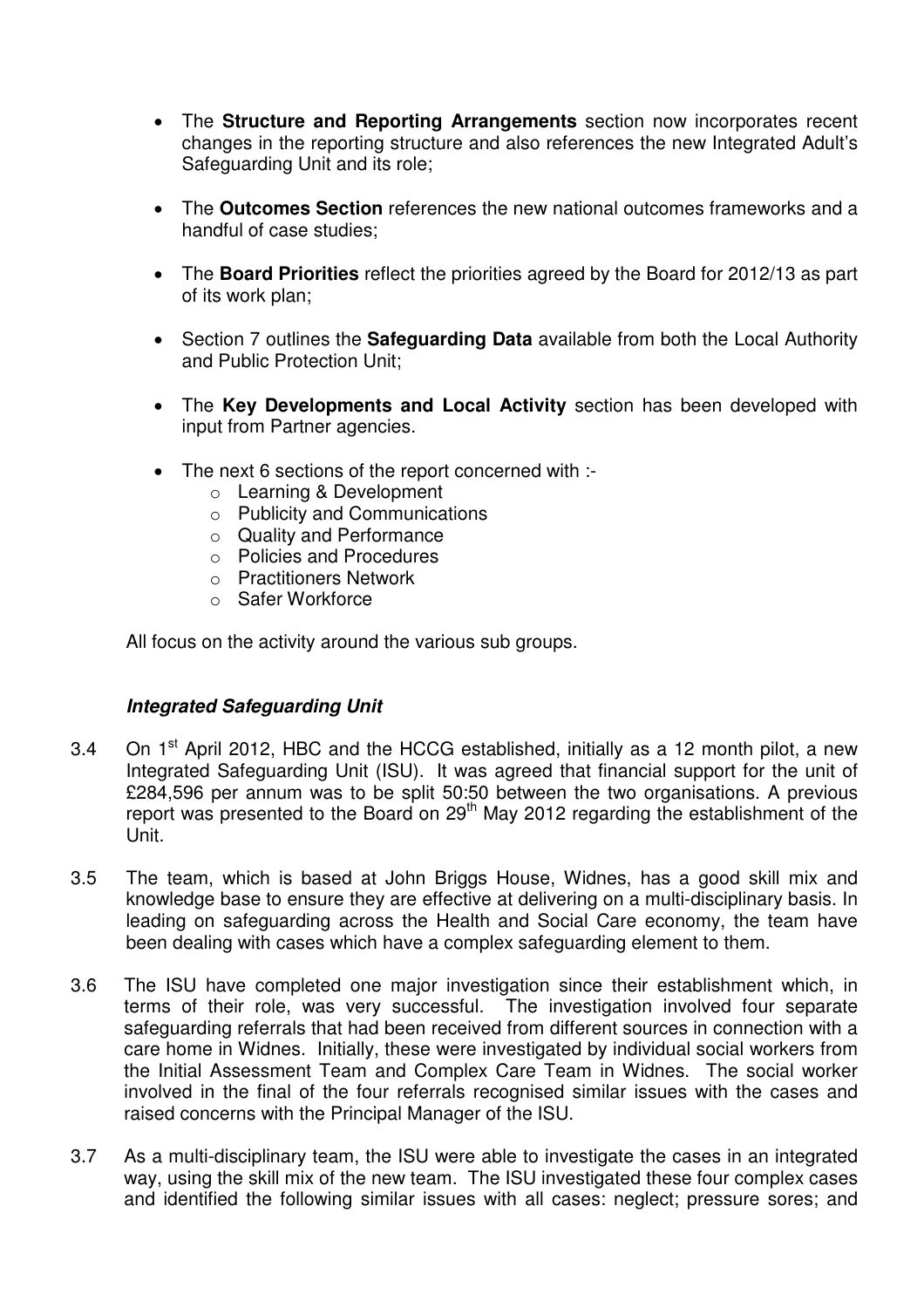poor communication.

- 3.8 Since its establishment, the ISU have developed an operational Thresholds Guidance document (**Appendix 2**). This guidance is directed at providers/practitioners and aims to ensure all adult protection issues and concerns are reported and investigated at the appropriate level and to broker consistency of approach across agencies. New documentation for investigating cases has been created and is currently being benchmarked against recent cases to ensure it is fit for purpose prior to being approved. Implementing this guidance will help to strengthen procedures, promote consistency of approach across all agencies as well as ensuring the ISU are fully informed of all safeguarding investigations to enable thorough monitoring to take place. The draft documentation can be found at **Appendix 3.**
- 3.9 As the ISU went live on  $1<sup>st</sup>$  April 2012, it has been agreed that an evaluation of the Unit will take place just before the end of the first year of establishment, i.e. January/February 2013. To support the evaluation process as the team only currently capture some basic data, such as referrals, a more detailed performance framework will be developed in conjunction with the Performance team with measurable outcomes based on the objectives of the team. This will support a more meaningful evaluation to be completed and decisions made as to whether the pilot should continue beyond one year.
- 3.10 Since the establishment of the Unit, there have been 55 referrals, indicating that there is an increase in the number of safeguarding cases coming through the system, in particular complex cases from care homes that require a multi-agency response. **Appendix 4** shows a more detailed breakdown of the cases.

### 4.0 **POLICY IMPLICATIONS**

4.1 The Safeguarding Adults Inter-agency Policy that was developed during 2010 was scheduled for review during 2012, however due to the establishment of the new Integrated Adult's Safeguarding Unit; it is now the intention for the review to take place following the first year evaluation of the Unit.

This will ensure that where procedures/systems have been identified as needing to change, or ways of working require changing, these can be incorporated into the revised policy.

# 5.0 **OTHER/FINANCIAL IMPLICATIONS**

5.1 The pilot Integrated Safeguarding Unit was establishment on a 50:50 funding basis with Social Care and Health, each committing £142,929. In terms of associated Council funding, appropriate funds were already in the budget and it was therefore not necessary to invest any additional resources to establish the Unit.

The funding arrangements associated with the Unit will be reviewed as part of the evaluation exercise.

# 6.0 **IMPLICATIONS FOR THE COUNCIL'S PRIORITIES**

### 6.1 **Children & Young People in Halton**

Strong connections continue to be developed between the Children's and Adults Safeguarding Boards, as it is being increasingly recognised that there are issues which